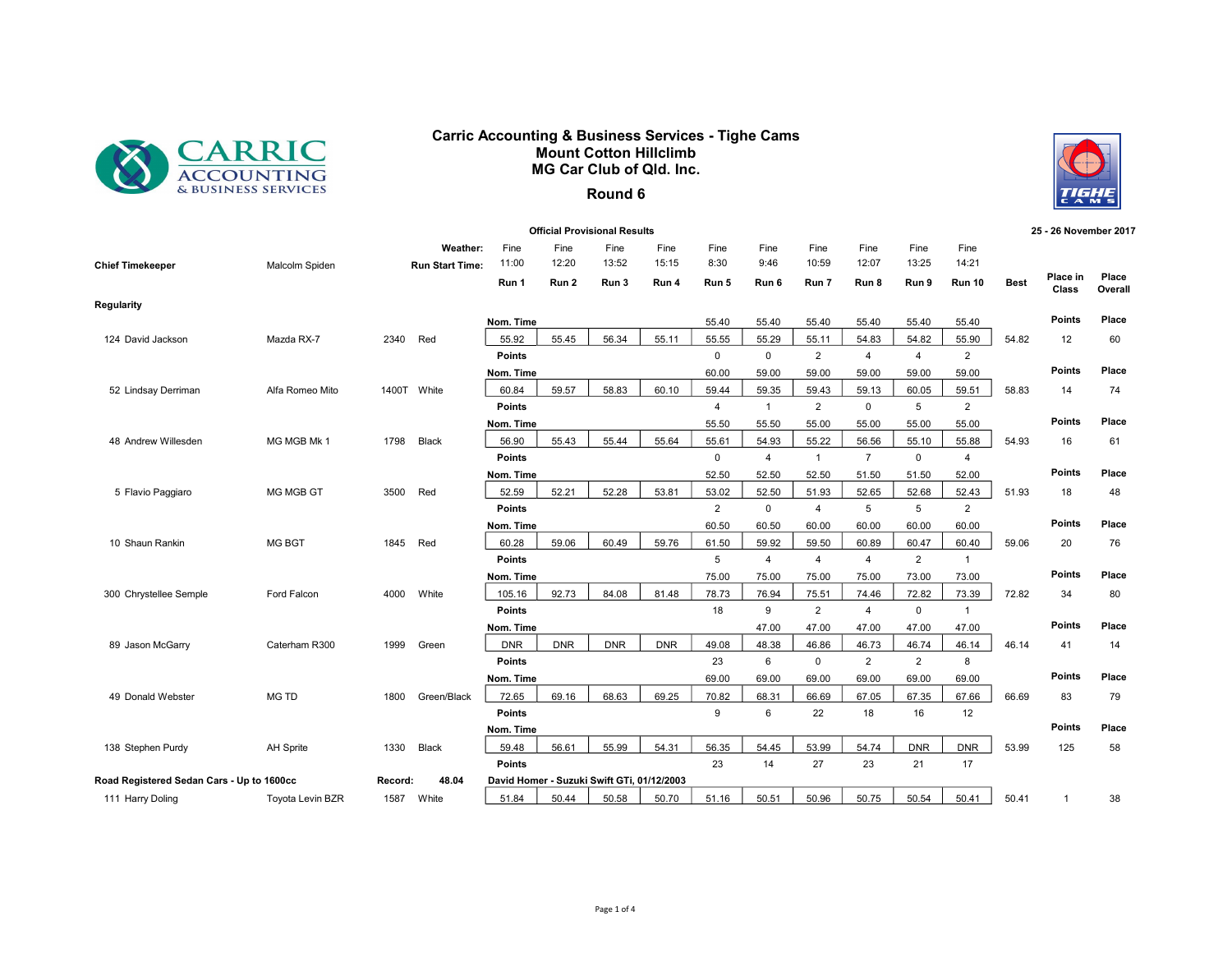|                                             |                    |         |                  | Run 1                                     | Run 2      | Run 3                                    | Run 4                    | Run 5      | Run 6      | Run 7      | Run 8      | Run 9      | <b>Run 10</b> | <b>Best</b> | Place in<br>Class | Place<br>Overall |
|---------------------------------------------|--------------------|---------|------------------|-------------------------------------------|------------|------------------------------------------|--------------------------|------------|------------|------------|------------|------------|---------------|-------------|-------------------|------------------|
| Road Registered Sedan Cars - 1601 to 2000cc |                    | Record: | 49.67            |                                           |            | Liam Levin - Nissan Pulsar, 29/03/2015   |                          |            |            |            |            |            |               |             |                   |                  |
| 6 Phillip Dalton                            | Honda Civic        | 1998    | White            | 50.28                                     | 50.11      | 50.05                                    | 49.73                    | 50.69      | 49.53      | 49.73      | 49.64      | 50.01      | 50.08         | 49.53*      | $\overline{1}$    | 33               |
| 205 Richard Marken                          | Peugeot 205 GTi    | 1902    | Silver           | 57.14                                     | 56.68      | 57.51                                    | 56.99                    | <b>DNR</b> | <b>DNR</b> | <b>DNR</b> | <b>DNR</b> | <b>DNR</b> | <b>DNR</b>    | 56.68       | $\overline{2}$    | 69               |
| Road Registered Sedan Cars - 2001cc & over  |                    | Record: | 46.70            |                                           |            | Paul Buccini - BMW 135i, 29/11/2015      |                          |            |            |            |            |            |               |             |                   |                  |
| 29 Christopher Balhatchet                   | <b>BMW 325i</b>    | 2499    | <b>Black</b>     | 52.16                                     | 51.36      | <b>DNR</b>                               | <b>DNR</b>               | 51.63      | 51.33      | 51.89      | 51.79      | 51.47      | <b>DNR</b>    | 51.33       | $\mathbf{1}$      | 41               |
| 125 Ray Balhatchet                          | Nissan Skyline     | 2500    | Yellow           | 55.70                                     | 55.91      | 55.75                                    | 56.70                    | 55.75      | 55.26      | 55.05      | 55.63      | 55.90      | 55.57         | 55.05       | $\overline{2}$    | 63               |
| <b>Circuit Excel</b><br>51.10<br>Record:    |                    |         |                  | Mark Pryor - Hyundai Excel X3, 24/06/2017 |            |                                          |                          |            |            |            |            |            |               |             |                   |                  |
| 50 Mark Pryor                               | Hyundai Excel X3   | 1495    | White/Red        | 51.73                                     | 52.42      | 51.89                                    | 51.48                    | 51.88      | 51.76      | 52.49      | <b>DNR</b> | <b>DNR</b> | <b>DNR</b>    | 51.48       | $\mathbf{1}$      | 43               |
| 11 Bradley Smith                            | Hyundai Excel X3   | 1495    | White            | 52.74                                     | 74.89      | 52.98                                    | 52.13                    | 52.67      | 52.22      | 52.57      | 52.34      | 52.79      | 51.84         | 51.84       | 2                 | 47               |
| 51R Ken McAndrew                            | Hyundai Excel X3   | 1500    | White/Red        | $\sim$                                    | $\sim$     | 55.51                                    | 54.95                    | 54.29      | 56.71      | $\sim$     | $\sim$     | $\sim$     | <b>DNR</b>    | 54.29       | 3                 | 59               |
| 92 Shane McAndrew                           | Hyundai Excel X3   | 1500    | White/Brown      | 55.42                                     | 55.99      | 55.39                                    | 55.75                    | 55.49      | 55.14      | 55.02      | 55.73      | 55.41      | 55.19         | 55.02       | 4                 | 62               |
| 333 Euan McGarry                            | Hyundai Excel X3   | 1494    | Red              | 60.14                                     | 58.69      | <b>DNR</b>                               | 56.45                    | 58.09      | 62.76      | 57.58      | 58.23      | 58.84      | 59.28         | 56.45       | 5                 | 66               |
| 51 Ross McAndrew                            | Hyundai Excel X3   | 1500    | <b>White/Red</b> | 58.70                                     | 58.06      | $\sim$                                   | $\overline{\phantom{a}}$ |            | $\sim$     | 56.47      | 57.64      | 57.02      | DNR           | 56.47       | 6                 | 67               |
| 57 Gloria McAndrew                          | Hyundai Excel X3   | 1500    | White/Red        | 57.71                                     | 57.66      | 58.66                                    | <b>DNR</b>               | 58.39      | 57.64      | 57.51      | 58.07      | 58.64      | <b>DNR</b>    | 57.51       | $\overline{7}$    | 71               |
| <b>PRC Rally Cars</b>                       |                    | Record: | 49.36            |                                           |            | Dean Tighe - Nissan Pulsar, 13/03/1994   |                          |            |            |            |            |            |               |             |                   |                  |
| 12 Ferris Lee                               | BMW 316ti          | 2494    | Red/Black        | <b>DNR</b>                                | <b>DNR</b> | <b>DNR</b>                               | <b>DNR</b>               | 54.32      | 52.46      | 51.82      | 51.09      | 51.19      | 52.07         | 51.09       | $\mathbf{1}$      | 39               |
| Formula Vee - 1200                          |                    | Record: | 48.48            |                                           |            | Adrian Holmes - Elfin NG, 19/02/201      |                          |            |            |            |            |            |               |             |                   |                  |
| 351 James Heymer                            | Hornet Formula Vee | 1198    | Orange/Red       | 52.11                                     | 51.62      | 51.92                                    | 52.08                    | 52.54      | 52.27      | 51.91      | 52.25      | 52.24      | 51.91         | 51.62       | $\overline{1}$    | 45               |
| All Wheel Drive - Forced Induction          |                    | Record: | 42.35            |                                           |            | Michael Collins - Subaru WRX, 08/08/2010 |                          |            |            |            |            |            |               |             |                   |                  |
| 60 Sebastian Black                          | Subaru WRX         | 2457    | <b>Black</b>     | 46.97                                     | 48.29      | 47.15                                    | 47.50                    | 46.76      | 46.88      | 46.70      | 47.53      | <b>DNR</b> | <b>DNR</b>    | 46.70       | $\mathbf{1}$      | 16               |
| 16 John Burrowes                            | Mitsubishi Evo 5   | 2000    | <b>Black</b>     | 48.09                                     | 47.83      | 48.78                                    | 47.86                    | 48.57      | 47.27      | 48.08      | 47.28      | 47.11      | 46.98         | 46.98       | 2                 | 17               |
| 47 Rowan Pyke                               | Mitsubishi Evo 7   | 1998    | White            | 51.38                                     | 48.76      | 48.25                                    | 48.18                    | 49.02      | 47.80      | 48.60      | 51.09      | 49.78      | <b>DNR</b>    | 47.80       | 3                 | 21               |
| 14 Daryl Beattie                            | Ford Focus RS      | 2000    | <b>Blue</b>      | 50.88                                     | 49.26      | 49.04                                    | 48.26                    | 48.18      | 48.09      | 48.29      | 48.17      | <b>DNR</b> | <b>DNR</b>    | 48.09       | $\overline{4}$    | 22               |
| 25 Philip Pyke                              | Mitsubishi Evo 6   | 1997    | White            | 52.98                                     | 49.79      | 49.45                                    | 51.78                    | 50.59      | 50.01      | 49.90      | 50.51      | 50.02      | <b>DNR</b>    | 49.45       | 5                 | 31               |
| 380R John Stuckey                           | Subaru WRX         | 2000    | <b>Blue</b>      | $\sim$                                    | $\sim$     | $\sim$                                   | ÷.                       | $\sim$     | $\sim$     |            | ÷.         | 52.60      | 60.90         | 52.60       | 6                 | 50               |
| 380 Rhonda Stuckey                          | Subaru WRX         | 2000    | <b>Blue</b>      | 57.49                                     | 58.39      | 57.74                                    | 53.40                    | 57.34      | 56.27      | 56.20      | 55.98      |            |               | 53.40       | $\overline{7}$    | 54               |
| Production Sports Cars - 1601 to 2000cc     |                    | Record: | 45.91            | Michael Collins - Mazda MX-5 - 10/02/2013 |            |                                          |                          |            |            |            |            |            |               |             |                   |                  |
| 15 Zaid Latif                               | Lotus Exige        | 1800    | Orange           | 49.63                                     | 49.47      | 49.62                                    | 49.67                    | <b>DNR</b> | <b>DNR</b> | <b>DNR</b> | <b>DNR</b> | <b>DNR</b> | <b>DNR</b>    | 49.47       | 1                 | 32               |
| 27 Michael Ciccotelli                       | <b>Lotus Elise</b> | 1800    | Blue             | 52.64                                     | 50.44      | 50.63                                    | 50.79                    | 50.06      | 49.60      | 49.81      | 50.48      | <b>DNR</b> | DNR           | 49.60       | 2                 | 34               |
| 71 Chris Johns                              | MG <sub>F</sub>    | 1796    | Red              | 52.50                                     | 51.56      | 51.87                                    | 51.28                    | 51.15      | 50.76      | 50.26      | 51.42      | 51.74      | 50.62         | 50.26       | 3                 | 37               |
| 26 Peter Andrews                            | MG F               | 1796    | Volcano          | 54.95                                     | 54.17      | 54.96                                    | 54.32                    | 53.94      | 53.82      | 53.38      | 53.92      | 53.54      | 54.33         | 53.38       | 4                 | 53               |
| 18 Andrew Lake                              | MG <sub>F</sub>    | 1796    | <b>BRG</b>       | 57.19                                     | 55.64      | 55.55                                    | 55.78                    | 57.54      | 56.86      | 55.70      | 55.63      | 55.63      | 56.43         | 55.55       | 5                 | 65               |
| 32 Ian Finglas                              | Mazda MX-5         | 1800    | Red              | 64.68                                     | 62.72      | 63.30                                    | 62.81                    | 59.53      | 57.47      | 58.68      | 58.86      | 58.18      | <b>DNR</b>    | 57.47       | 6                 | 70               |
| 68 Gregory King                             | Toyota MR2         | 1998    | Whit/Rd/Blck     | <b>DNR</b>                                | <b>DNR</b> | <b>DNR</b>                               | <b>DNR</b>               | <b>DNR</b> | <b>DNR</b> | <b>DNR</b> | <b>DNR</b> | <b>DNR</b> | <b>DNR</b>    |             |                   |                  |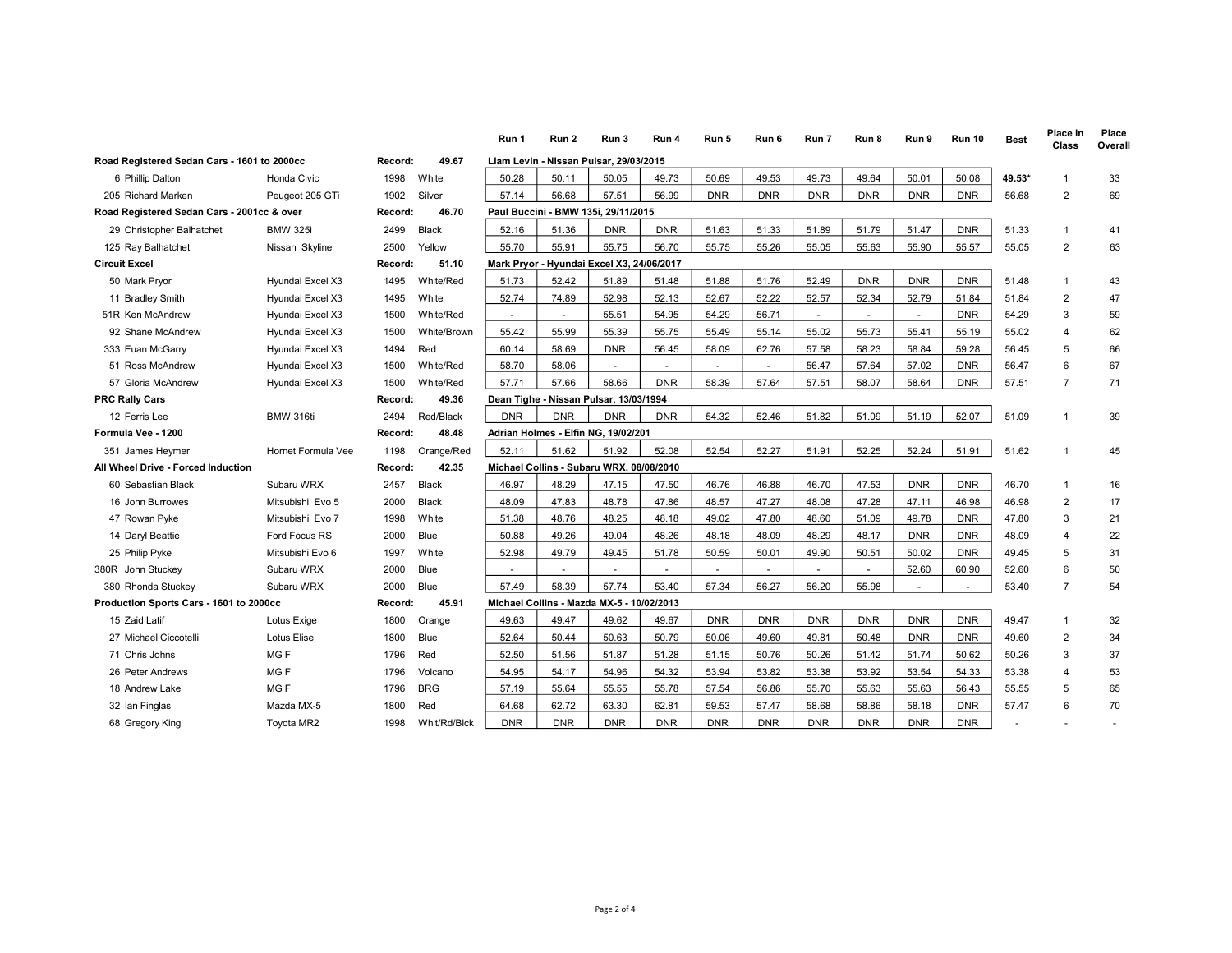|                                                |                    |         |              | Run 1      | Run 2                                 | Run 3                                         | Run 4      | Run 5      | Run 6      | Run 7      | Run 8      | Run 9      | <b>Run 10</b> | <b>Best</b> | Place in<br>Class | Place<br>Overall |
|------------------------------------------------|--------------------|---------|--------------|------------|---------------------------------------|-----------------------------------------------|------------|------------|------------|------------|------------|------------|---------------|-------------|-------------------|------------------|
| Production Sports Cars - 2001cc & over         |                    | Record: | 43.80        |            |                                       | Mark Crespan - Ford Cobra RMC, 19/04/2015     |            |            |            |            |            |            |               |             |                   |                  |
| 19 Entrant: Glen Amos                          |                    |         |              |            |                                       |                                               |            |            |            |            |            |            |               |             |                   |                  |
| Driver: Dean Amos                              | Lotus 2 Eleven     | 1796T   | Black        | 48.58      | 48.10                                 | 47.28                                         | 47.02      | 47.63      | 47.65      | 47.37      | 47.51      | 47.79      | <b>DNR</b>    | 47.02       | $\mathbf{1}$      | 18               |
| 13 Michael Larymore                            | Toyoya MR2         | 2000S   | White        | 52.48      | 55.92                                 | 49.95                                         | 49.00      | 50.58      | 49.18      | 48.90      | 49.38      | <b>DNR</b> | 48.43         | 48.43       | $\overline{2}$    | 24               |
| 20 David Roberts                               | Datsun 260Z        | 2800    | Yellow       | 51.28      | 52.32                                 | <b>DNR</b>                                    | <b>DNR</b> | <b>DNR</b> | <b>DNR</b> | <b>DNR</b> | <b>DNR</b> | <b>DNR</b> | <b>DNR</b>    | 51.28       | 3                 | 40               |
| 9 Glen Amos                                    | Lotus 2 Eleven     | 1796T   | Black        | 53.72      | 52.26                                 | 52.36                                         | 52.12      | 51.96      | 51.79      | 51.53      | 53.48      | 51.51      | 52.55         | 51.51       | $\overline{4}$    | 44               |
| Modified Production Sedan Cars - Up to 2000cc  |                    | Record: | 47.12        |            |                                       | Shane Merrick - Datsun 1200 Coupe, 29/11/2014 |            |            |            |            |            |            |               |             |                   |                  |
| 76 Noel Dore                                   | <b>VW Beetle</b>   | 1904    | Red          | 53.47      | 54.24                                 | 53.57                                         | 54.12      | <b>DNF</b> | 53.54      | <b>DNR</b> | <b>DNR</b> | <b>DNR</b> | <b>DNR</b>    | 53.47       | $\mathbf{1}$      | 56               |
| 188 Karl Reinke                                | Hyundai Excel      | 1500    | White        | 60.86      | 58.22                                 | <b>DNR</b>                                    | <b>DNR</b> | 58.76      | 59.78      | 59.31      | <b>DNR</b> | <b>DNR</b> | <b>DNR</b>    | 58.22       | 2                 | 73               |
| 881 Joanne Reinke                              | Hyundai Excel      | 1500    | White        | 61.00      | 60.29                                 | 60.61                                         | <b>DNR</b> | 60.35      | 58.96      | 59.61      | 59.26      | <b>DNR</b> | <b>DNR</b>    | 58.96       | 3                 | 75               |
| Modified Production Sedan Cars - 2001cc & over |                    | Record: | 46.47        |            |                                       | Paul Buccini - BMW 135i, 11/09/2016           |            |            |            |            |            |            |               |             |                   |                  |
| 21 Paolo Buccini                               | <b>BMW 135i</b>    | 2979    | White        | 48.62      | 48.91                                 | 48.86                                         | 48.97      | 49.29      | 49.20      | 48.33      | 48.81      | 48.37      | 48.49         | 48.33       | $\mathbf{1}$      | 23               |
| 210 Brendan Merrick                            | Datsun 120Y        | 2000    | Yellow       | 49.24      | 49.61                                 | <b>DNR</b>                                    | <b>DNR</b> | 49.67      | 48.74      | 48.75      | 48.87      | 49.03      | <b>DNF</b>    | 48.74       | $\overline{2}$    | 27               |
| 444 David Jones                                | Suzuki Swift GTi   | 1298T   | Red          | <b>DNR</b> | <b>DNR</b>                            | <b>DNR</b>                                    | <b>DNR</b> | <b>DNR</b> | <b>DNR</b> | <b>DNR</b> | <b>DNR</b> | <b>DNR</b> | <b>DNR</b>    |             |                   |                  |
| Improved Production - Up to 1600cc             | Record:            | 47.22   |              |            | Scott Dean - Toyota Yaris, 25/11/2012 |                                               |            |            |            |            |            |            |               |             |                   |                  |
| 3 Grahame Rumballe                             | <b>VW Golf</b>     | 1588    | Yellow       | 55.62      | 59.68                                 | 62.05                                         | 57.28      | 58.74      | 73.78      | 54.44      | 53.94      | 53.05      | 52.58         | 52.58       | $\mathbf{1}$      | 49               |
| 164 Robin Manning                              | Mini Clubman       | 1275    | Blu/Wht      | 62.73      | 55.77                                 | 55.01                                         | 53.37      | <b>DNF</b> | 52.74      | 77.95      | <b>DNR</b> | <b>DNR</b> | <b>DNR</b>    | 52.74       | $\overline{2}$    | 51               |
| 31 Waco Hamlin                                 | Honda Civic        | 1590    | <b>Black</b> | <b>DNR</b> | <b>DNR</b>                            | <b>DNR</b>                                    | <b>DNR</b> | 54.78      | 54.75      | 53.77      | 53.40      | 54.42      | 53.18         | 53.18       | 3                 | 52               |
| Improved Production - 1601 to 2000cc           |                    | Record: | 45.23        |            |                                       | Danny Mischok - Ford Escort, 30/11/2014       |            |            |            |            |            |            |               |             |                   |                  |
| 70 David Sidery                                | <b>VW Beetle</b>   | 1915    | Midnight     | 53.71      | 53.44                                 | 53.94                                         | 54.13      | <b>DNR</b> | <b>DNR</b> | 50.83      | 51.14      | 51.23      | 50.13         | 50.13       | $\mathbf{1}$      | 36               |
| 222 Greg Cameron                               | Hyundai Excel X3   | 2000    | Silver       | <b>DNR</b> | <b>DNR</b>                            | <b>DNR</b>                                    | <b>DNR</b> | 55.86      | 54.99      | 53.76      | 54.13      | 53.86      | 53.74         | 53.74       | $\overline{2}$    | 57               |
| 148 Entrant: Ian Dalgliesh                     |                    |         |              |            |                                       |                                               |            |            |            |            |            |            |               |             |                   |                  |
| Driver: Wayne Ferguson                         | <b>VW Fastback</b> | 1835    | Blu/Wht/Gry  | 58.27      | 56.20                                 | $\overline{a}$                                | 55.21      | 56.58      | 56.17      | 55.52      | 55.84      | 55.16      | 60.73         | 55.16       | 3                 | 64               |
| 148R Ian Dalgliesh                             | <b>VW Fastback</b> | 1835    | Blu/Wht/Gry  |            |                                       | 60.92                                         |            |            |            |            |            |            |               | 60.92       | $\overline{4}$    | 77               |
| Improved Production - 2001cc & over            |                    | Record: | 45.61        |            |                                       | Ken Graham - Datsun 1600SSS, 18/03/2017       |            |            |            |            |            |            |               |             |                   |                  |
| 35 Kenneth Graham                              | Datsun 1600 SSS    | 2400    | Yellow       | 46.09      | 46.27                                 | 46.09                                         | <b>DNR</b> | <b>DNR</b> | <b>DNR</b> | <b>DNR</b> | <b>DNR</b> | <b>DNR</b> | <b>DNR</b>    | 46.09       | $\mathbf{1}$      | 13               |
| 135 Pauline Graham                             | Datsun 1600 SSS    | 2400    | Yellow       | 48.68      | 47.28                                 | 47.16                                         | <b>DNR</b> | <b>DNR</b> | <b>DNR</b> | <b>DNR</b> | <b>DNR</b> | <b>DNR</b> | <b>DNR</b>    | 47.16       | $\overline{2}$    | 19               |
| 28 Nick Tomkinson                              | <b>BMW 325is</b>   | 2500    | Gold         | 52.73      | 50.66                                 | 50.23                                         | 50.58      | 50.62      | 50.06      | 49.22      | 49.76      | 54.35      | <b>DNR</b>    | 49.22       | 3                 | 28               |
| 4 Karlie Buccini                               | <b>BMW 130i</b>    | 2996    | Pink         | 52.36      | 50.70                                 | 50.99                                         | 50.90      | 49.68      | 50.11      | 50.74      | 51.82      | 51.11      | 50.61         | 49.68       | $\overline{4}$    | 35               |
| Sports Cars (Closed) - Up to 2000cc            |                    | Record: | 48.23        |            |                                       | Brock Paine - Nissan Silvia, 25/06/2017       |            |            |            |            |            |            |               |             |                   |                  |
| 65 Brock Paine                                 | Nissan Silvia      | 1998    | White        | 51.86      | 51.82                                 | <b>DNR</b>                                    | <b>DNR</b> | <b>DNR</b> | <b>DNR</b> | <b>DNR</b> | <b>DNR</b> | <b>DNR</b> | <b>DNR</b>    | 51.82       | $\mathbf{1}$      | 46               |
| Sports Cars (Closed) - 2001cc & over           |                    | Record: | 43.67        |            |                                       | David Homer - Suzuki Swift, 30/10/2010        |            |            |            |            |            |            |               |             |                   |                  |
| 17 Ben Littlefield                             | Nissan Silvia      | 2000T   | Green        | <b>DNR</b> | <b>DNR</b>                            | <b>DNR</b>                                    | <b>DNR</b> | 61.01      | 53.06      | 52.25      | 49.26      | 50.98      | 55.83         | 49.26       | $\mathbf{1}$      | 29               |
| Sports Cars (Open) - 2001cc & over             |                    | Record: | 43.33        |            |                                       | Bill Norman - TC2 Clubman Sports, 04/09/2005  |            |            |            |            |            |            |               |             |                   |                  |
| 34 Jeffrey Graham                              | Mazda MX-5         | 1800    | Silver       | 49.09      | 48.77                                 | 48.69                                         | <b>DNR</b> | <b>DNR</b> | <b>DNR</b> | <b>DNR</b> | <b>DNR</b> | <b>DNR</b> | <b>DNR</b>    | 48.69       | $\mathbf{1}$      | 26               |
| Clubman Sports Cars - Up to 2000cc             |                    | Record: | 44.18        |            |                                       | Brian Pettit - Westfield SE, 29/03/2015       |            |            |            |            |            |            |               |             |                   |                  |
| 117 Brian Pettit                               | Westfield SE       | 1600    | Red          | 47.38      | 47.96                                 | 47.63                                         | 45.82      | 47.21      | 46.29      | <b>DNR</b> | <b>DNR</b> | <b>DNR</b> | <b>DNR</b>    | 45.82       | $\mathbf{1}$      | 11               |
|                                                |                    |         |              |            |                                       | 49.56                                         |            | <b>DNR</b> | <b>DNR</b> | <b>DNR</b> |            | <b>DNR</b> |               |             |                   |                  |
| 888 Jason McGarry                              | Caterham Super 7   | 1700    | <b>Black</b> | 50.13      | 49.41                                 |                                               | 49.68      |            |            |            | <b>DNR</b> |            | <b>DNR</b>    | 49.41       | $\overline{2}$    | 30               |

## Page 3 of 4